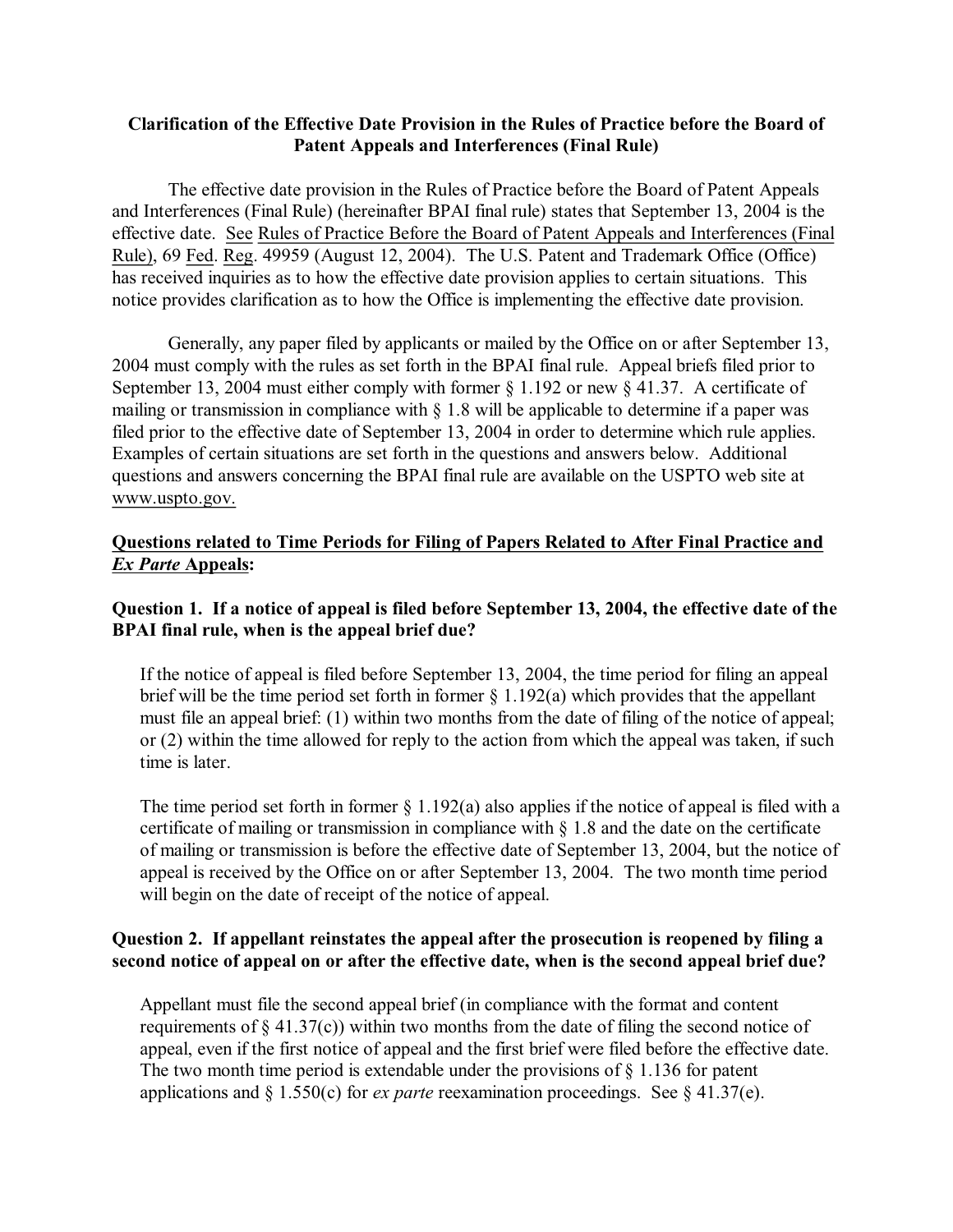# **Question 3. If a notice of appeal is filed on or after the effective date of September 13, 2004, would extensions of time under § 1.136(a) be required when a Request for Continued Examination (RCE) under § 1.114 or an amendment is filed after two months from the date of filing the notice of appeal, but within three months from the mailing of the action from which the appeal was taken?**

Yes, extensions of time under  $\S$  1.136(a) are required for filing an RCE or amendment after two months from the filing of the notice of appeal, even if the RCE or amendment is filed within the three months from the mailing of the action from which the appeal was taken.

#### **Questions related to Appeal Brief Contents or Requirements for Papers Filed after Appeal:**

**Question 4. If the notice of appeal is filed before the effective date of September 13, 2004 and the brief is filed by appellant on or after the effective date, would the appeal brief be required to comply with the content and format requirements of § 41.37(c)?** 

Yes, any appeal brief filed on or after September 13, 2004 must be in compliance with the requirements set forth in  $\S$  41.37(c) and be accompanied by the appropriate fee under  $\S$ 41.20(b)(2). If the brief does not comply with  $\S$  41.37(c), an amended brief will be required under § 41.37(d).

Exception: If the appeal brief is filed with a certificate of mailing or transmission under § 1.8 and the date on the certificate of mailing or transmission is before September 13, 2004, the appeal brief may comply with either former  $\S 1.192$  or new  $\S 41.37$ , even if the appeal brief is received by the Office on or after September 13, 2004.

# **Question 5. Would the Office accept an appeal brief filed before the effective date of September 13, 2004 that is in compliance with § 41.37(c)?**

Yes, a brief filed before September 13, 2004 that is compliant with the new  $\S 41.37(c)$  will be acceptable.

# **Question 6. If an appeal brief filed before the effective date of September 13, 2004 fails to comply with the content and format requirements of § 1.192 and the Office mails appellant a Notice that correction is required, would an amended appeal brief filed on or after the effective date be required to be in compliance with § 41.37(c)?**

No, an amended appeal brief, based on an appeal brief originally filed prior to September 13, 2004, would be acceptable if it complies with either former  $\S 1.192$  or  $\S 41.37(c)$ , regardless of when the Office mailed a Notice requiring correction of the noncompliant appeal brief.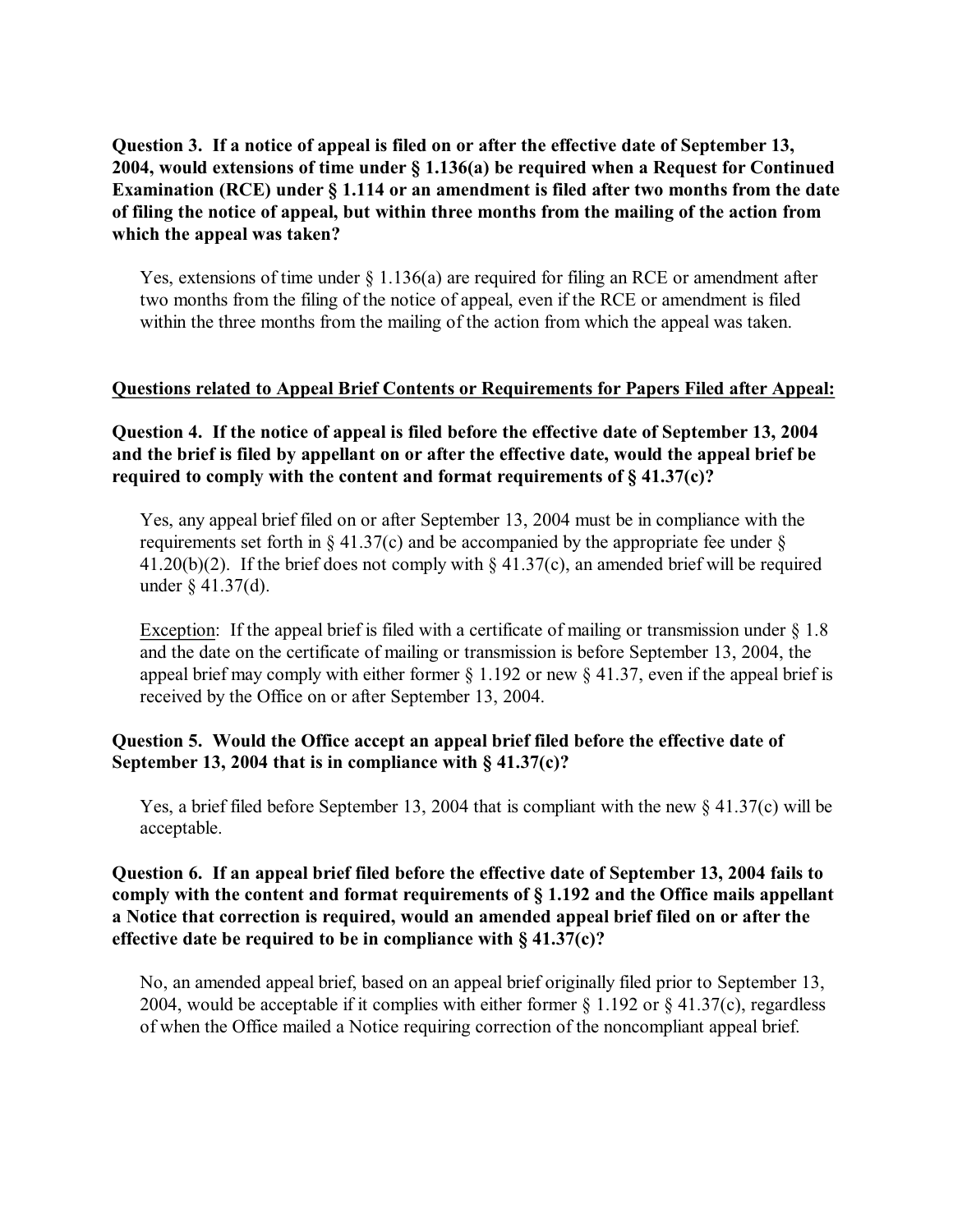# **Question 7. If, after a final rejection or an appeal, applicant or appellant filed an amendment, affidavit or other evidence on or after the effective date, will the revised or new rules in the BPAI final rule apply?**

Any affidavit or other evidence filed after a final rejection, or an appeal, on or after the effective date, will be subject to the revised or new rules (*i.e.*, the revised  $\S$  1.116 or new  $\S$ 41.33).

#### **Questions related to Examiner's Answers and Supplemental Examiner's Answers:**

# **Question 8. If the appeal brief is filed before the effective date of September 13, 2004, but the examiner's answer is mailed on or after the effective date, can the examiner's answer include a new ground of rejection?**

Yes, an examiner's answer mailed on or after September 13, 2004 may include a new ground of rejection (with Technology Center Director or designee approval) in compliance with § 41.39. Any examiner's answer mailed before September 13, 2004, however, may not include a new ground of rejection. See former § 1.193.

# **Question 9. Can the examiner provide a supplemental examiner's answer under § 41.43 on or after the effective date of September 13, 2004 in response to any new issue raised in a reply brief that was filed before the effective date?**

Yes, the examiner may provide a supplemental examiner's answer (with Technology Center Director or designee approval) if it is mailed on or after September 13, 2004 in response to any new issue raised in a reply brief, even if the reply brief was filed before September 13, 2004. Appellant may file another reply brief in compliance with § 41.41 to reply to the supplemental examiner's answer within two months from the date of mailing of the supplemental examiner's answer. Extensions of time under  $\S$  1.136(a) are not applicable to the two-month time period.

#### **Question 10. If the Board remanded an application before the effective date of September 13, 2004 for further consideration of a rejection, and the examiner provides a supplemental examiner's answer on or after the effective date (in response to the remand by the Board), can appellant request that prosecution be reopened under § 41.50(a)(2)(i)?**

No, appellant may not request that prosecution be reopened under  $\S 41.50(a)(2)(i)$  in response to the supplemental examiner's answer since the Board remanded the application before the effective date. Appellant may request that prosecution be reopened in response to a supplemental examiner's answer written in response to the remand by the Board, only if: (1) the remand is on or after the effective date, and (2) the remand is for further consideration of a rejection. The Board should indicate in the remand if  $\S 41.50(a)(2)(i)$  applies. Thus, appellant may not request that prosecution be reopened under  $\S 41.50(a)(2)(i)$  if the remand is for another reason.